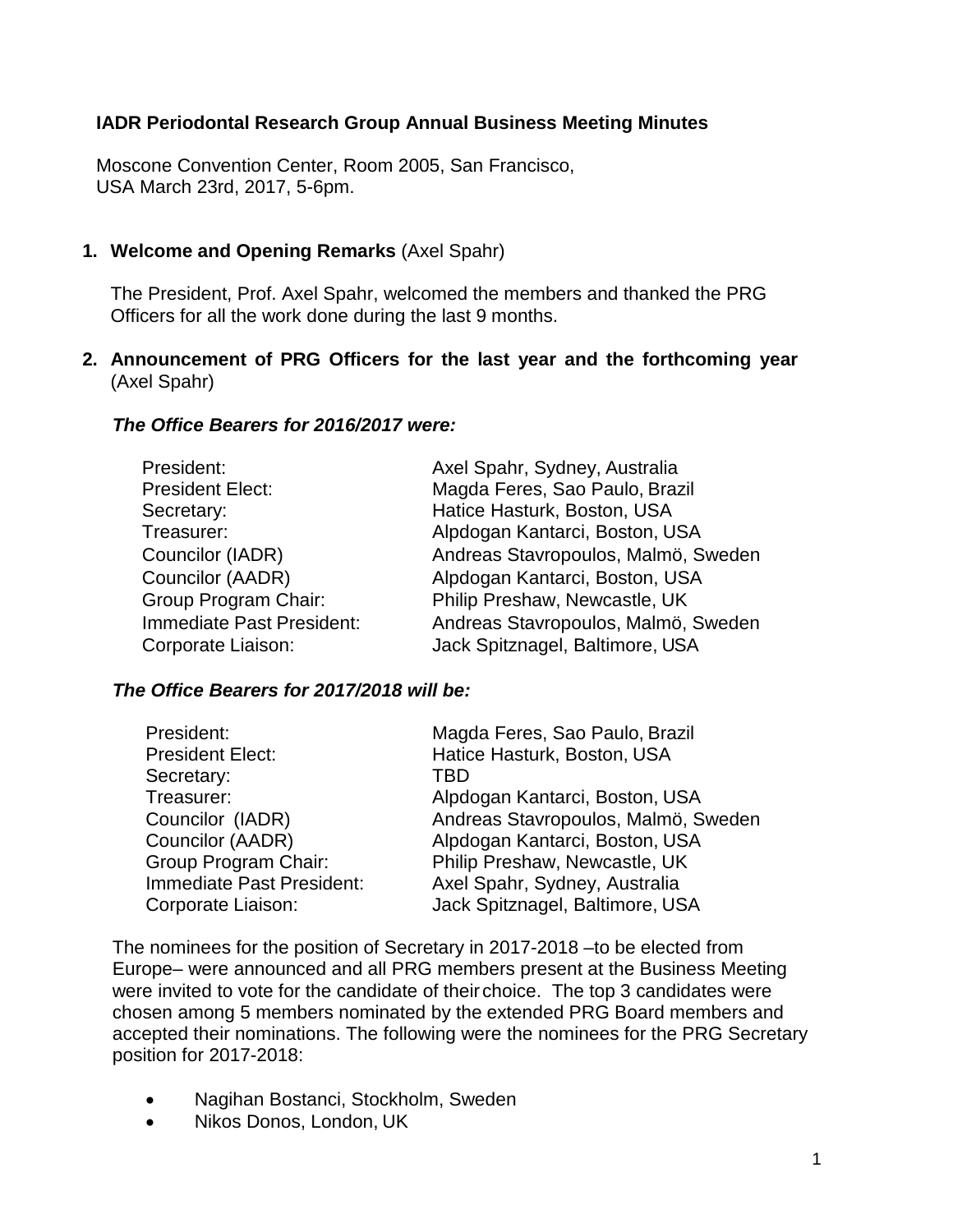• David Herrera, Madrid, Spain

### **3. Presidents' report** (Axel Spahr)

The 2017 IADR Distinguished Scientist Award for Basic Research in Periodontal Disease (supported by Colgate-Palmolive Co) was conferred to Prof. Panos Papapanou, Columbia University, New York, USA.

Prof. Panos Papapanou will give the keynote address lecture during IADR 2018 in London, UK.

Prof. Axel Spahr invited Dr. Flavia Teles to present the 2017 AADR Anne D. Haffajee Fellowship. Dr. Teles told the members that this fellowship founded in recognition of Dr. Haffajee's many contributions to clinical research in periodontology and oral biology and her prominence as a female leader in the field. Established by Dr. Flavia Teles and sponsored by Dr. Charles Haffajee, donors and AADR matching program. The fellowship aims to support young woman researchers in the field of periodontology, microbiology and clinical research.

Prof. Flavia Teles presented the first award, 2017 AADR Anne D. Haffajee Fellowship, to Yong-Hee Chun from University of Texas Health Science Center at San Antonio.

Prof. Axel Spahr invited Prof. Anton Sculean for the announcement of a change in the Sponsor of the IADR/ORG Award in Regenerative Periodontal Medicine. Prof. Anton Sculean introduced Regedent AG as the new Sponsor that has kindly agreed to support this award replacing the previous Sponsor, Straumann.

Prof. Spahr also announced a new award, established by him and sponsored by EMS Switzerland, titled "Innovative Approaches to Prevention and Treatment of Periodontal and Peri-Implant Diseases". This award acknowledges the clinician scientists who significantly contributed the development of new approaches or new information/evidence of current approaches in the treatment of periodontal and periimplant diseases. Main judging criteria will be the innovation, relevance, and importance of the research, candidates should be a member of the IADR and PRG with no age restriction. Three selected publications and a short C.V. are submitted as part of the application for the award.

Dr. Spahr concluded his report with a potential collaboration with Cochrane Oral Health for contribution to prioritization of topics, cooperation with Global Alliance and access to the home page and direct link to the web page of the Cochrane Oral Health. This is still in discussion and the members will be notified if any information becomes available.

### **4. Secretary's Report** (Hatice Hasturk)

The secretary (H. Hasturk) presented the following summary report: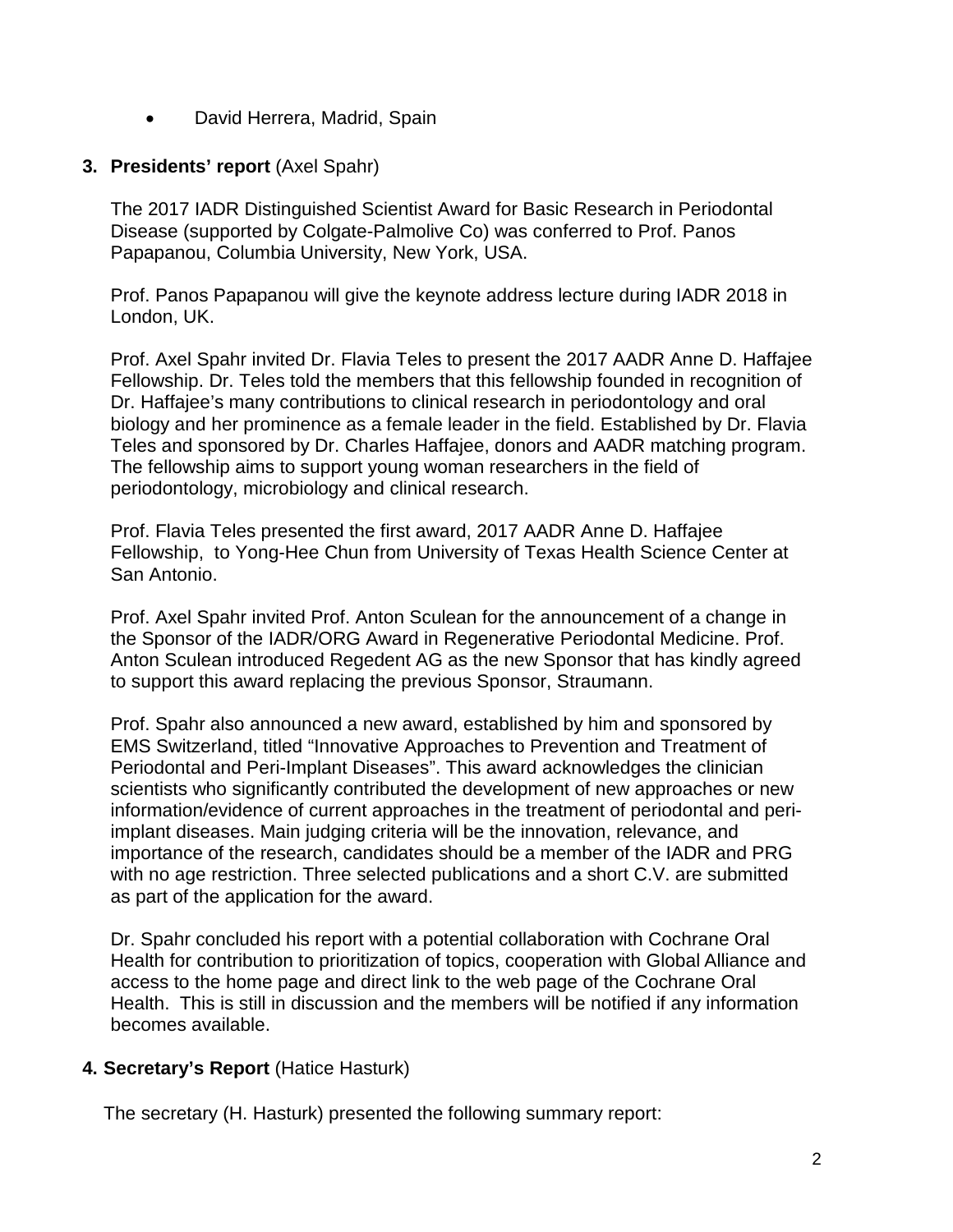## • *PRG membership data (Table 1)*

The total member number remained the same as the last 2 years, however, a sharp decrease in student members is seen. This was a discussed topic at the IADR and AADR council meetings as well, a significant decrease is seen in the student membership numbers overall. Dr. Hasturk urged all senior and active members of the PRG to encourage the young investigator, postdoctoral fellows, and students to become a member of the IADR and the PRG. Engaging student research and young scientists is an important goal for both of the scientific groups.

|                           | 2011 | 2012 | 2013 | 2014 | 2015 | 2016 | $2017*$ |
|---------------------------|------|------|------|------|------|------|---------|
| <b>Life Members</b>       | 13   | 13   | 11   | 9    | 5    | 3    | 3       |
| <b>Full Members</b>       | 522  | 525  | 446  | 449  | 739  | 827  | 754     |
| Student<br><b>Members</b> | 387  | 551  | 356  | 331  | 431  | 526  | 396     |
| Total                     | 922  | 1089 | 813  | 789  | 1175 | 1356 | 1153    |

### **Table 1. PRG membership data\***

\*Data as of March 16, 2017

### • *Educational events organized by the PRG*

This year, another successful Lunch and Learning was organized. In total, 30 Lunch of Learning sessions were organized by the IADR scientific groups/networks, of which, 15 of them were organized by the PRG and all were sold-out. On behalf of the PRG, Dr. Hasturk gratefully acknowledged the contribution of all presenters and the table participants.

Listing of PRG Lunch and Learnings:

## **Thursday, March 23, 2017**

- Table #8: How to Assess Long-term Success of Periodontal Therapy? **Peter Eickholz** (JWG-University of Frankfurt, Germany)
- Table #9: Neutrophils in Periodontal Inflammation **Josefine Hirschfeld** (University of Birmingham, England)
- Table #10: Getting from Discovery to Clinical Value **Kenneth Kornman** (Interleukin Genetics, Inc., Waltham, Mass., USA)
- Table #11: Management of Clinical Trials in Periodontal Research **MaryAnn Cugini** (The Forsyth Institute, Boston, Mass., USA)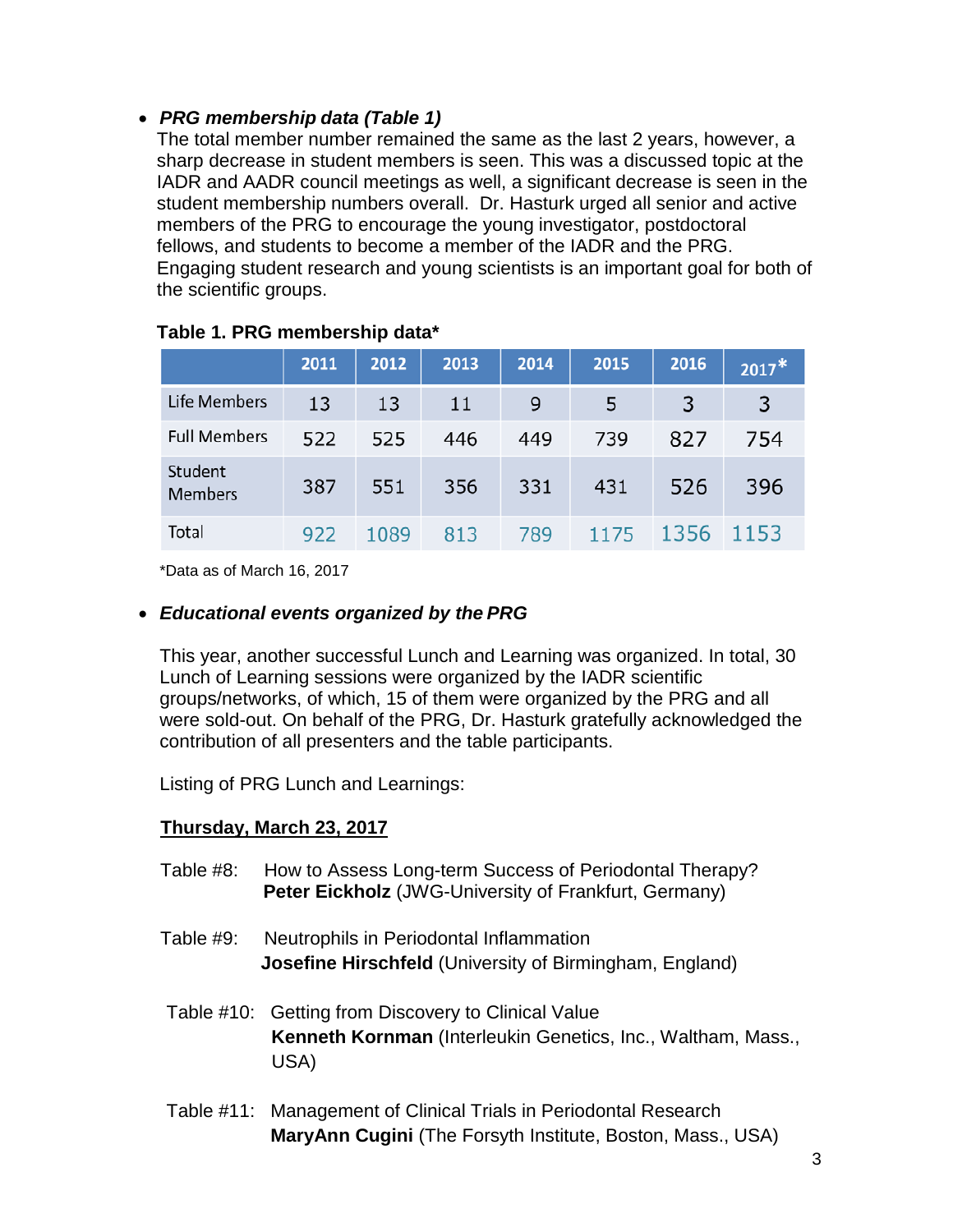- Table #12: The Next Red Complex? Sequencing & Cultivating New Periodontal Pathogens **Flavia Teles** (University of North Carolina, Chapel Hill, USA)
- Table #13: Targeting Endogenous Regulators of Inflammation as Therapeutics in Periodontitis **Sinem Sahingur** (Virginia Commonwealth University, Richmond, USA)
- Table #14: Biomarkers of Periodontal Disease Progression in Gingival Crevicular Fluid **Ricardo Teles** (University of North Carolina, Chapel Hill, USA)
- Table #15: Treatment of Peri-Implant Diseases **Karin Jepsen** (University of Bonn, Germany)

### **Friday, March 24, 2017**

- Table #23: Is Oral Microbiome The 'Canary in the Coal Mine' of Human Health and Disease?  **Bruce Paster** (The Forsyth Institute, Boston, Mass., USA)
- Table #24: Oral and Systemic Links: Where are the Confounders?  **Effie Ioannidou** (University of Connecticut, Farmington, USA)
- Table #25: Dental Implants in Patients with Periodontitis: Risk Factors and Follow-up **Jamil Shibli** (University of Guarulhos, Brazil)
- Table #26: Evidence for Role of Newly Identified Bacterial Species in Periodontal Etiology  **Marcelo Faveri** (Guarulhos University, Brazil)
- Table #27: Host-Pathogen Interaction at Mucosal Surfaces **Shannon Wallet** (University of Florida, Gainesville, USA)
- Table #28: Effects of Aging on the Gingival Transcriptome in Health and Periodontal Disease **Octavio Gonzalez** (University of Kentucky, Lexington, USA)
- Table #29: The Metatranscriptome of the Oral Microbiome in Periodontal Disease Progression  **Jorge Frias-Lopez** (University of Florida, Gainesville, USA)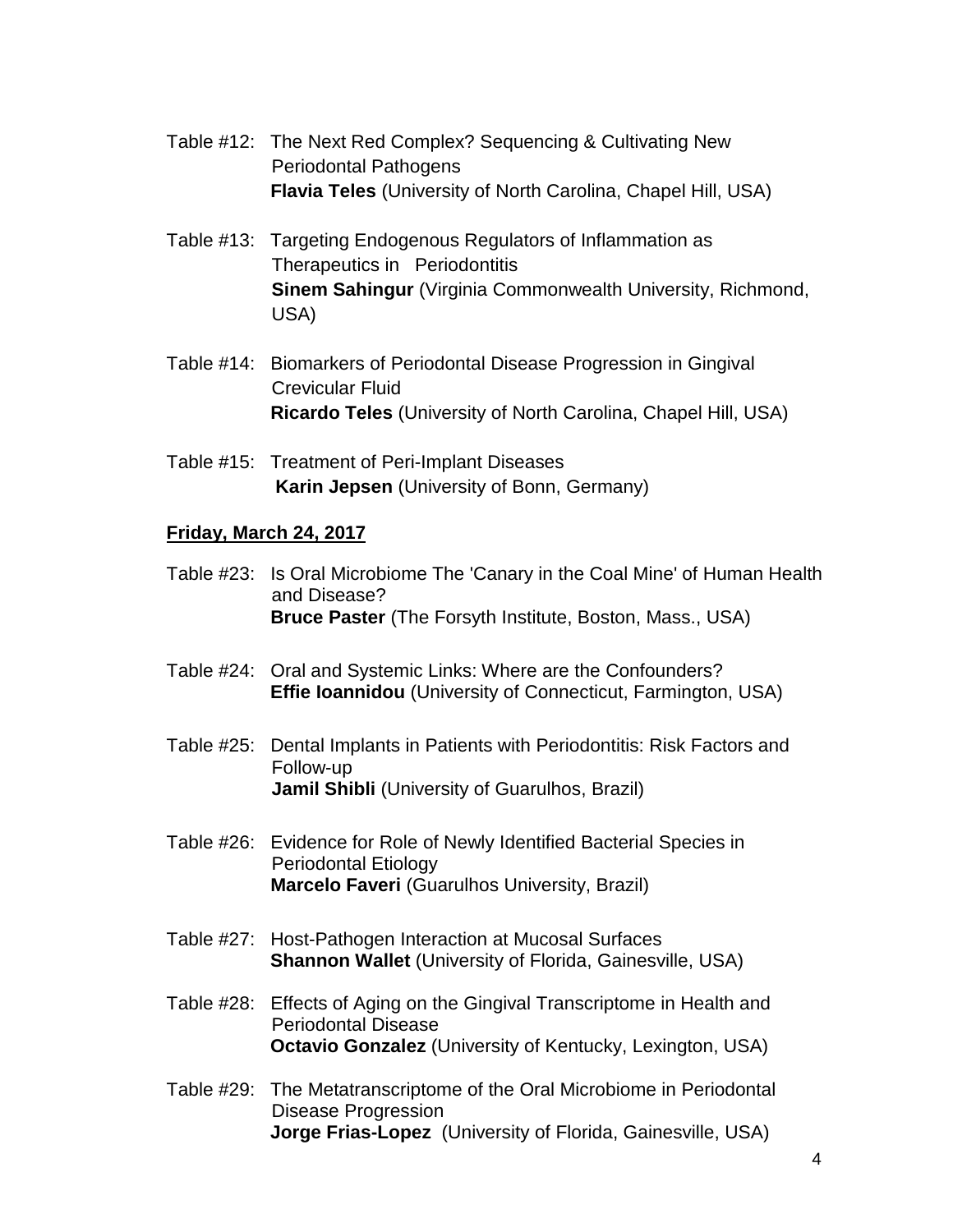## **5. GPC report** (Philip Preshaw)

The Group Program Chair, Prof. Philip Preshaw, presented the following summary report:

• This year, 5 symposia were sponsored or co-sponsored by thePRG.

### *1. Peri-implantitis-The Disease of the Future!*

Organizers: Liran Levin (University of Alberta, CA) Speakers: L. Levin, D. Curtis, Y. Berlin-Broner, H. Larjava Wednesday, March 22, 8:30 – 10:00 pm CC Rm 2003

# *2. Genetics and Periodontitis: An Update on the Latest Evidence*

Organizers: Kimon Divaris (University of North Carolina, USA) & Luigi Nibali (Queen Mary University of London, UK) Speakers: L. Nibali, K. Divaris, P. Papapanou, W. Giannobile Wednesday, March 22, 3:15 – 4:45 pm CC Rm 2006

### *3. Periodontal Inflammation as a Public Health Problem*

 Organizers: Iain Chapple (University of Birmingham, UK), Alp Kantarci (Forsyth Institute, USA), Malgorzata Klukowska (Procter & Gamble, Co) and Ralf Adam (Procter & Gamble, Co) Speakers: T. Dietrich, T. Fulop, R. Genco, H. Hasturk, D. White Thursday, March 23, 2:00 – 3:30 pm CC Rm 2007

# *4. What Will It Take to Close the Gender Gap in Dental Academia?*  Organizers: Effie Ioannidou (University of Connecticut, USA) and Flavia Teles (University of North Carolina, USA)

 Speakers: N. Donos, M. Feres, D. Kinane, C. Cutler, S. Wallet Thursday, March 23, 2:00 – 3:30 pm CC Rm 2003

## *5. Issues in Clinical Periodontal Research*

Organizers: Andrea Mombelli (University of Geneva, SW) Speakers: A. Mombelli, G. Garlet, P. Kumar, R*. Garcia* Friday, March 24, 2:00 – 3:30 pm CC Rm 2006

*Professor Preshaw reminded the board members on the symposia endorsement criteria:*

- *At least one speaker from the PRG*
- *PRG Board should review the scientific content*
- *Speakers can only speak in one symposium*
- *No financial support from the PRG*
	- *- Do the Symposia have commercial sponsor (s)?*
	- *- Is there any conflict of interest?*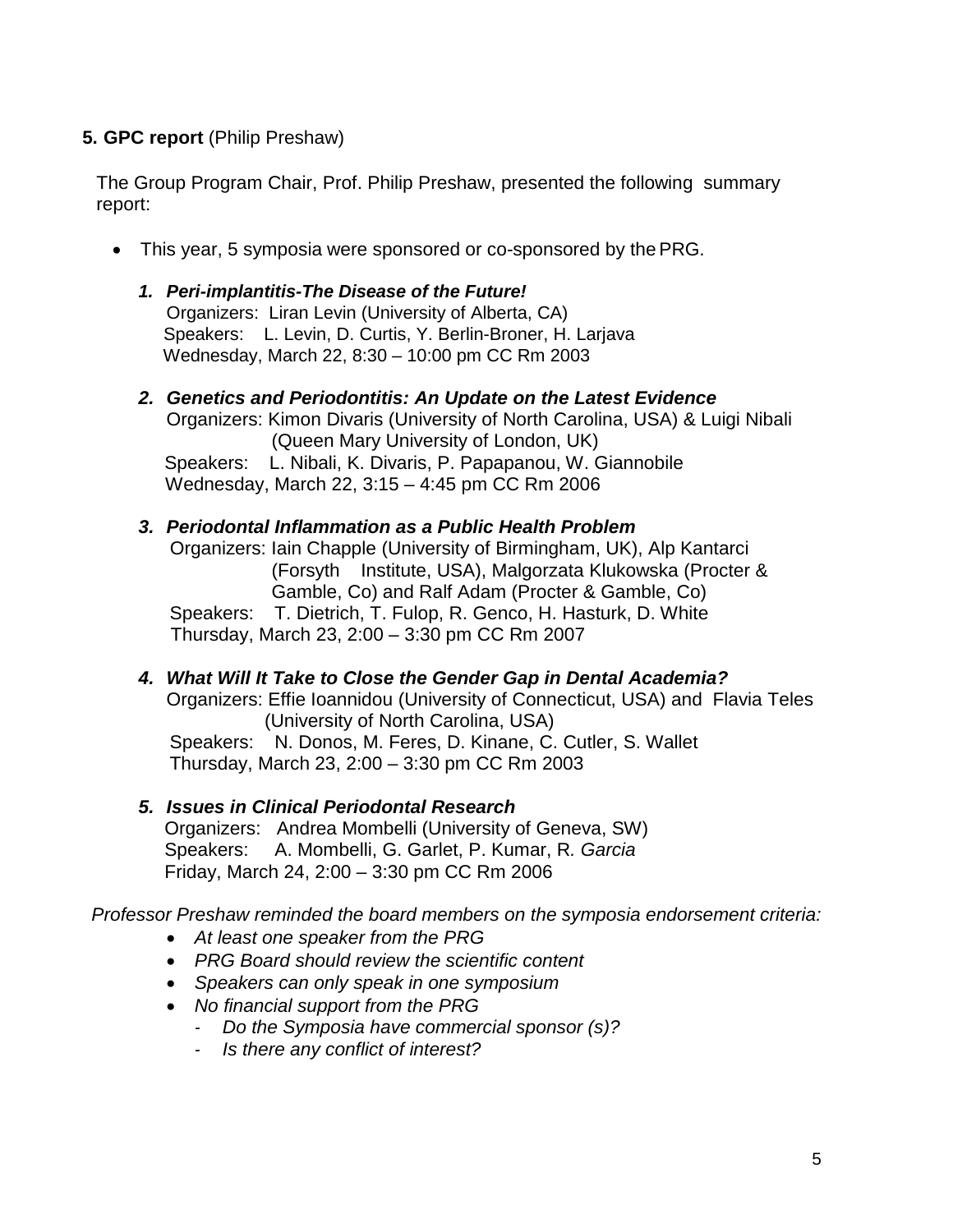#### *Group Program Chairs 2016 – 2017:*

| <b>Philip Preshaw</b><br><b>Thomas Dietrich</b><br>George Belibasakis<br><b>Ricardo Teles</b> | Overall<br>Diagnosis/Epidemiology<br>Pathogenesis<br>Therapy |
|-----------------------------------------------------------------------------------------------|--------------------------------------------------------------|
| Abstract Reviewers:                                                                           |                                                              |
| Thomas Kocher                                                                                 | Diagnosis/Epidemiology                                       |
| Kazuhisa Yamazaki                                                                             | Diagnosis/Epidemiology                                       |
| Nagihan Bostanci                                                                              | Diagnosis/Epidemiology                                       |
| Silvana Barros                                                                                | Pathogenesis                                                 |
| Flavia Teles                                                                                  | Pathogenesis                                                 |
| Gustava Garlet                                                                                | Pathogenesis                                                 |
| <b>Hatice Hasturk</b>                                                                         | Therapy                                                      |
| <b>Hector Rios</b>                                                                            | Therapy                                                      |
| Cristina Villar                                                                               | Therapy                                                      |
|                                                                                               |                                                              |

Prof. Preshaw announced that Kazuhisa Yamazaki and Hector Rios voluntarily stepped down from their abstract reviewer positions and currently these abstract reviewer positions open for nominations—one in the Diagnosis/Epidemiology and one in the Therapy group. He thanked both reviewers for their dedicated service for the past years and he invited all members of PRG who are interested serving as an abstract reviewer to notify himself or one of the PRG board members as soon as possible.

*Group Program Chairs 2017 – 2018:*

| <b>Philip Preshaw</b><br><b>Thomas Dietrich</b><br>George Belibasakis<br><b>Ricardo Teles</b> | Overall<br>Diagnosis/Epidemiology<br>Pathogenesis<br>Therapy |
|-----------------------------------------------------------------------------------------------|--------------------------------------------------------------|
| <b>Abstract Reviewers:</b>                                                                    |                                                              |
| Thomas Kocher                                                                                 | Diagnosis/Epidemiology                                       |
| <b>TBD</b>                                                                                    | Diagnosis/Epidemiology                                       |
| Nagihan Bostanci                                                                              | Diagnosis/Epidemiology                                       |
| Silvana Barros                                                                                | Pathogenesis                                                 |
| <b>Flavia Teles</b>                                                                           | Pathogenesis                                                 |
| Gustavo Garlet                                                                                | Pathogenesis                                                 |
| <b>Hatice Hasturk</b>                                                                         | Therapy                                                      |
| <b>TBD</b>                                                                                    | <b>Therapy</b>                                               |
| <b>Cristina Villar</b>                                                                        | Therapy                                                      |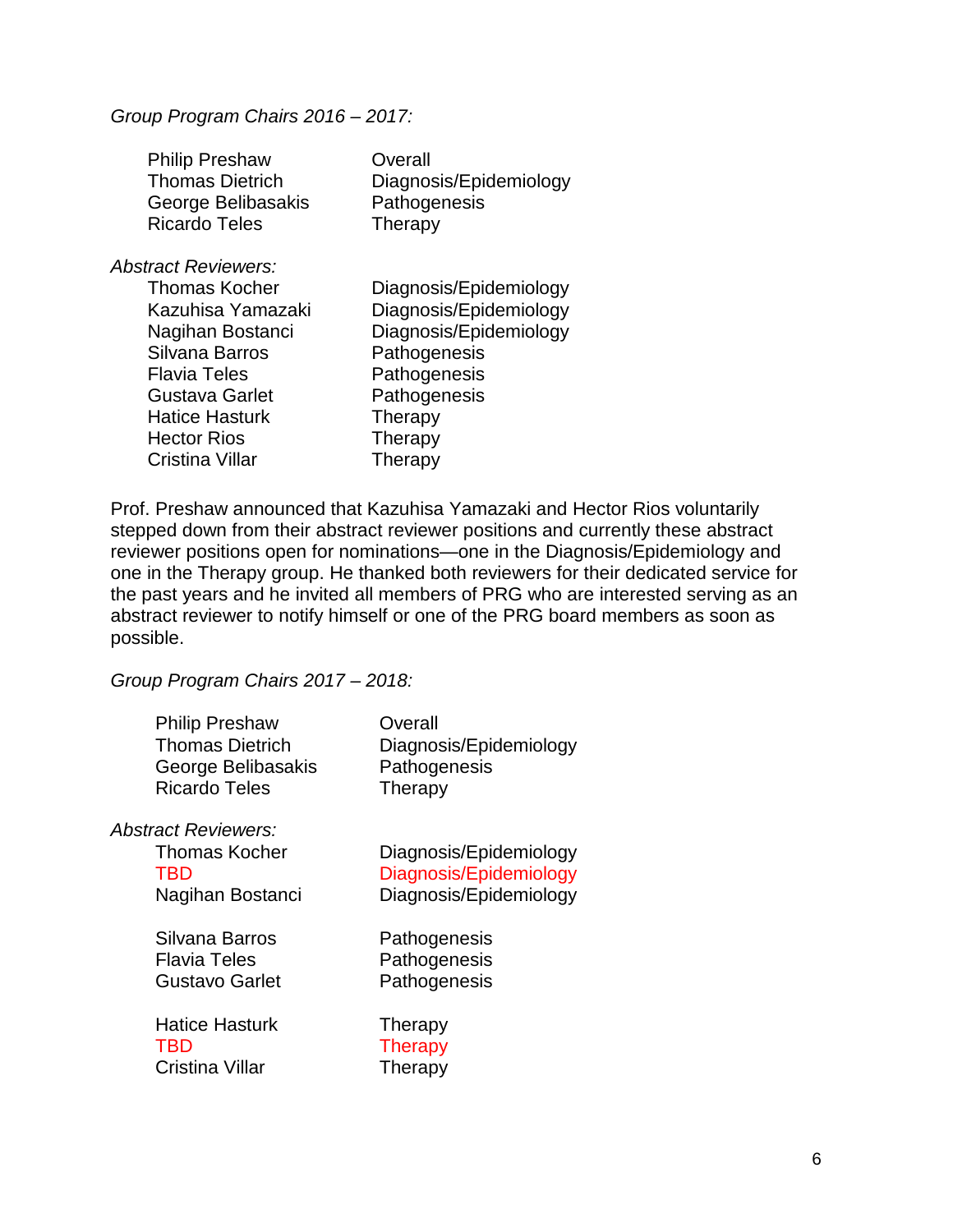Details of abstract numbers regarding the 2017 Annual Meeting are shown in Table 2:

|                            | <b>Submitted</b> | Rejected   | Withdrawn      | Accepted | Oral | Poster |
|----------------------------|------------------|------------|----------------|----------|------|--------|
| Diagnosis/<br>Epidemiology | 110              | $0(0\%)$   | 2              | 108      | 24   | 84     |
| <b>Pathogenesis</b>        | 131              | 2(1.5%)    | $\mathbf{1}$   | 128      | 24   | 104    |
| <b>Therapy</b>             | 138              | $0(0\%)$   | $\mathbf{1}$   | 137      | 30   | 107    |
| <b>PRG totals</b><br>2017  | 379              | 2(0.5%)    | 4              | 373      | 78   | 295    |
| <b>All of IADR</b><br>2017 | 4488             | 132 (2.9%) | 18             | 4338     | 840  | 3498   |
| <b>PRG</b> data<br>2016    | 215              | 4(2%)      | $\overline{0}$ | 211      | 57   | 154    |

## **Table 2. Abstracts**

Dr. Preshaw concluded his report by stressing on the fact that abstract reviewing is a very important task of the PRG, yet it could be time consuming and demanding. He thanked all the reviewers who voluntarily and willingly continue to serve in this role.

## **6. Treasurer's Report** (Alpdogan Kantarci)

The Treasurer, Prof. Kantarci, delivered a summary of the financial situation for the PRG. Annual dues are currently \$25.00 per member. He reminded to the members that per the new tax rules, the IADR is now handling the accounts of the scientific groups/networks.

As of last annual report (12/31/15) the balance in the account was \$19,576.92.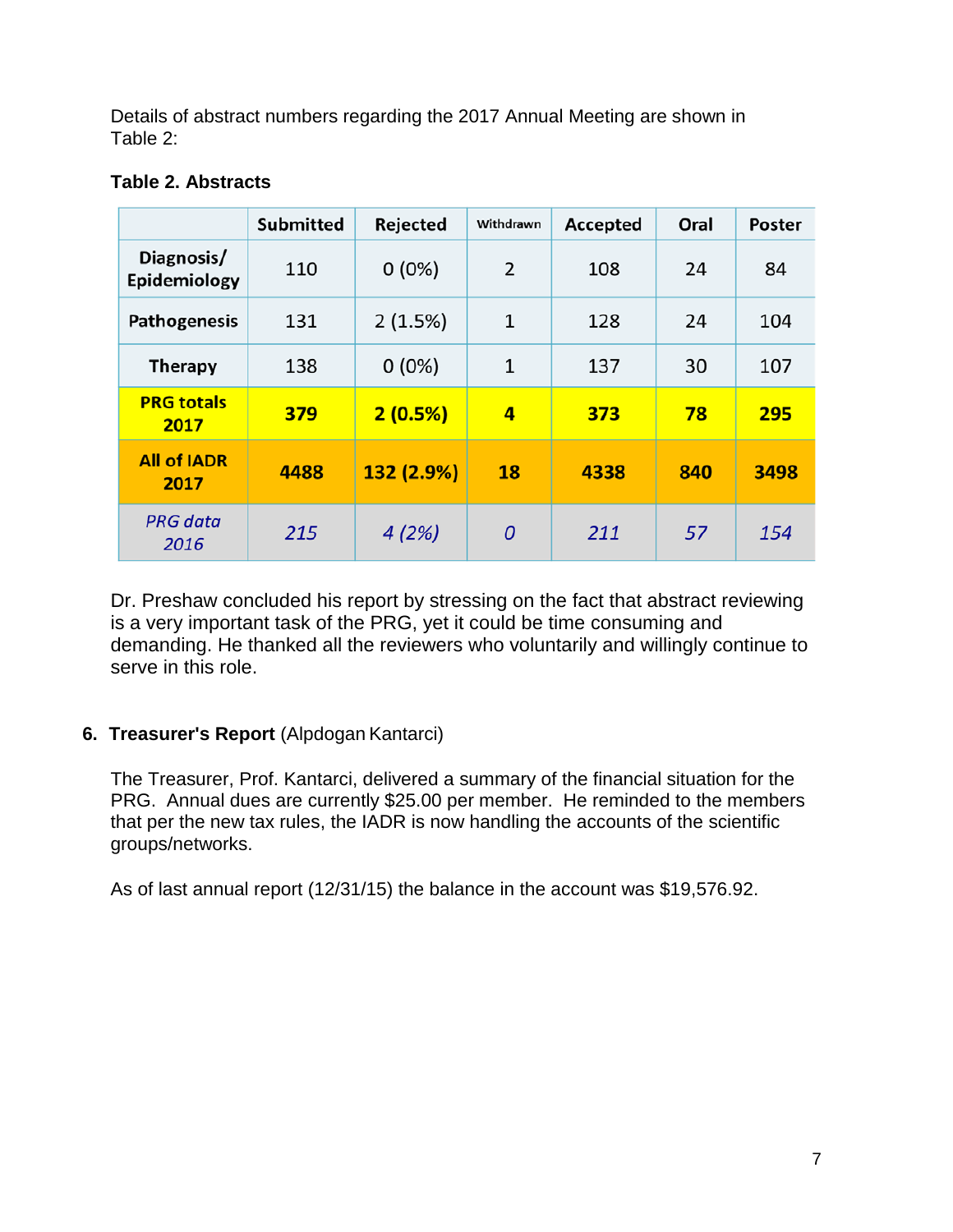## The current balance as of 12/31/16 is \$50,142.71.

| Amount of annual dues per member                                                                                                                       |             | \$25.00     |
|--------------------------------------------------------------------------------------------------------------------------------------------------------|-------------|-------------|
| Fund balance as of last annual report (12/31/15)                                                                                                       |             | \$19,576.92 |
| Income                                                                                                                                                 |             |             |
| Dues                                                                                                                                                   | \$13,555.21 |             |
| Registration/Banquet/Reception Fees                                                                                                                    | \$0.00      |             |
| Contributions and Grants (List separately)1                                                                                                            | \$20,000.00 |             |
| Balance Transfer                                                                                                                                       | \$1,441.21  |             |
| Complimentary Membership                                                                                                                               | \$221.00    |             |
| <b>Total Income</b>                                                                                                                                    |             | \$35,217.42 |
| <b>Expenditures</b><br>Grants, Awards, & Fellowships to US Organizations (List recipients)3                                                            | \$0.00      |             |
| Grants, Awards, & Fellowships to US Individuals (List recipients)4<br>Grants, Awards, & Fellowships to Organizations and Individuals outside of the US | \$0.00      |             |
| (List recipients)5<br>Conferences, Conventions, Meetings, and Receptions - Scientific (speaker travel,                                                 | \$1,172.59  |             |
| honorarium, symposium, etc)                                                                                                                            | \$0.00      |             |
| Conferences, Conventions, Meetings, and Receptions - Social (catering,                                                                                 |             |             |
| reception venue, etc)                                                                                                                                  | \$2,904.04  |             |
| <b>Bank Charges</b>                                                                                                                                    | \$400.00    |             |
| Plaques                                                                                                                                                | \$175.00    |             |
| <b>Total Expenditures</b>                                                                                                                              |             | \$4,651.63  |
| Current fund balance as of 12/31/16                                                                                                                    |             | \$50,142.71 |

- **7. Councilor's report** (Andreas Stavropoulos-IADR and Alpdogan Kantarci-AADR) Profs. Andreas Stavropoulos and Alpdogan Kantarci offered a brief report of issues discussed at the IADR and AADR Council meetings held on Tuesday March 21 and Wednesday March 22, 2017, respectively. The topics discussed and approved by the Council are presented below:
	- $\boxtimes$  Council approved: Constitutional changes to change the title of the Executive Director to Chief Executive Officer to be included on the membership ballot in the fall
	- Council approved: The Implementation of Scientific Group/Network Governance Handbook.
		- o SG/N will hold an account within IADR HQ for full transparency and control of reporting to IRS.
		- o 3USD pr. member management fee is eliminated (2018)
		- o Election of SG/N Vice-president (the current secretary position) will be held by the IADR.
	- $\boxtimes$  Council approved: Bylaw changes
		- o Scientific Group Applications will be reviewed Annually instead of **Biannually**
		- o A Science Information Committee will be included
		- o Two young investigators will be added to the IADR Board of **Directors** 
			- *-* Annual Recipient of Young Investigator Award for 2y
		- o New Scientific Groups / Networks: Formation of the Orthodontic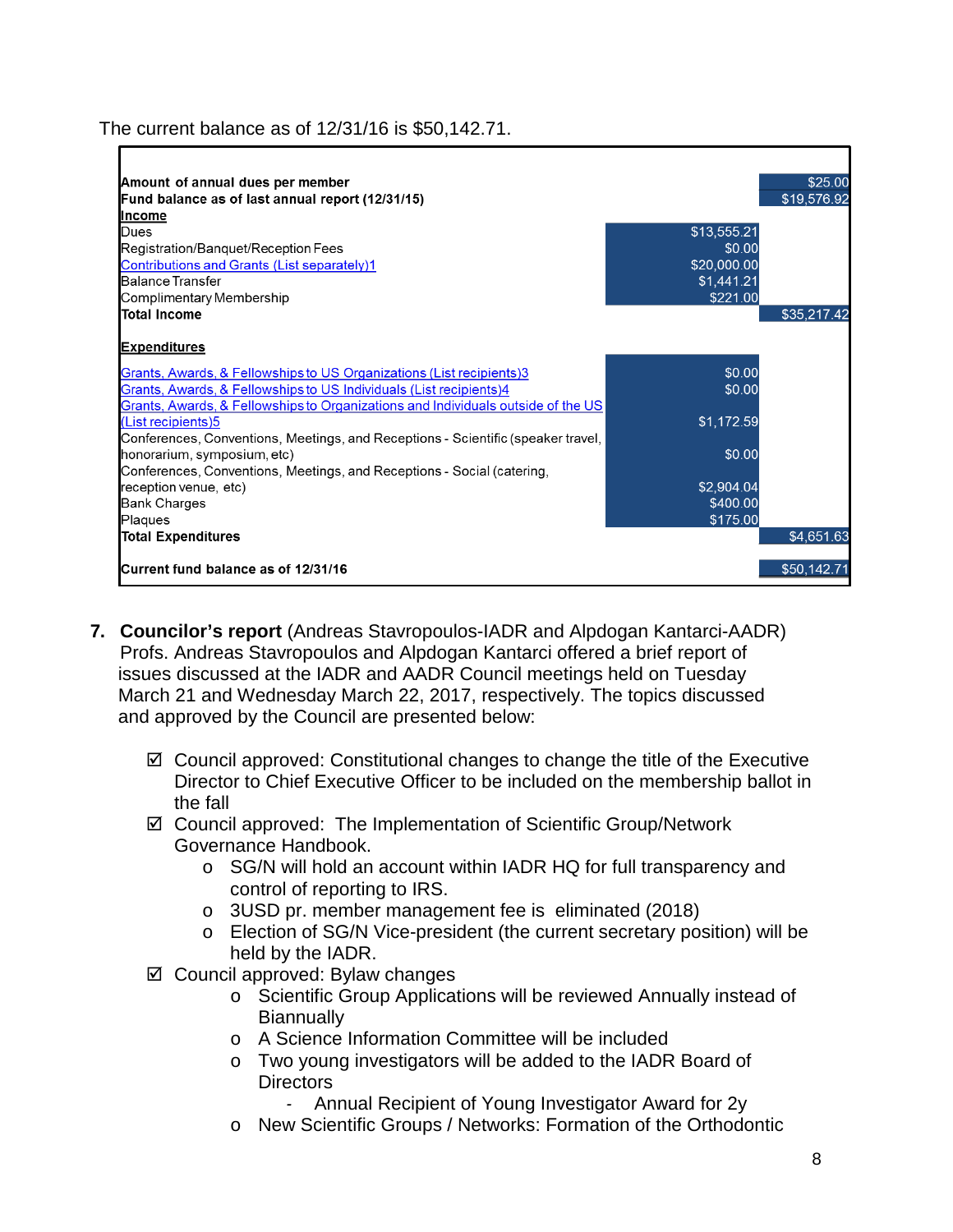Research Group and formation of e-oral Health Group Network Council approved:

- o 2017-2018 AADR Committee Appointments as presented by the AADR Board Operations Committee
- o Bylaw changes to include a Committee on Diversity and Inclusion
- o To increase the number of members of the AADR Board of Directors by three individuals
- o Formation of the AADR Utah Section

Membership (4Q 2016)

- o AADR: 3,453 IADR: 10,929
- o Decrease: 7.6%
- o Decrease in student membership: 13.8% (as stated in the Secretary's report)
- o Proposed funding cut for NIH/NIDCR: 20%
- o Proposed funding cut for CDC: 12%
- o Budget 2016—projected deficit ca. 200K USD 360K USD plus
- o Budget 2017—projected deficit of 140K deficit
- o 13M USD in assets
- $\boxtimes$  Council approved
	- o 3% in Membership fee
	- o 5USD to 175 in high income<br>o 3USD to 105 in low income
	- 105 in low income
	- o 1 group and network free<br>
	o 20 USD goes to the group
	- 20 USD goes to the group
- $\boxtimes$  Council approved the following slate of nominees to stand for election as AADR Publications Committee Member-at-Large:
	- o Kimon Divaris (University of North Carolina)<br>o Mira Edgerton (University at Buffalo)
		- Mira Edgerton (University at Buffalo)
	- o Angelo Mariotti (The Ohio State University)
	- Council elected Effie Ioannidou (University of Connecticut) as the 2017- 2020 AADR Member-at-Large—Prof. Kantarci and Stavropoulos congratulated Dr. Effie Ioannidou for her new role at the AADR.
	- Council selected
		- o Boston, Massachusetts for the AADR/CADR Annual Meeting March 2021
		- o Atlanta, Georgia for the IADR/AADR Meeting March 2022
	- Council asked for feedback
		- o Do we have the right SG/N?
		- o How can SG/N recruit and retain young investigators
		- o **Presidential succession**
			- *-* Striving for regional diversity, should it be a Regional rotational system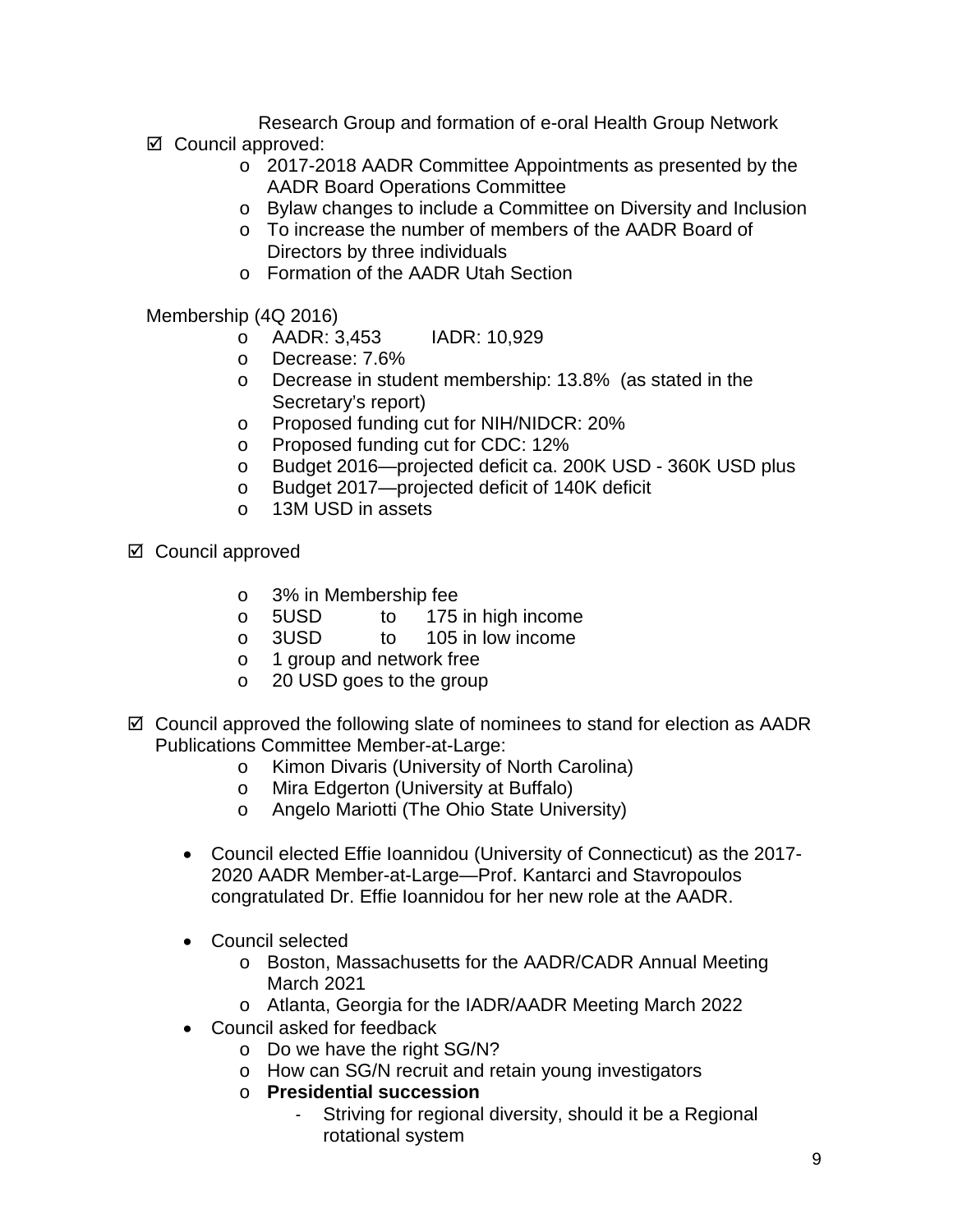- Council approved the following slate of nominees to stand for election as **AADR Vice-president**:
	- o Mark Herzberg (University of Minnesota)
	- o Ann Progulske-Fox (University of Florida)
	- o Jennifer Webster-Cyriaque (University of North Carolina)
- Council approved the following slate of nominees to stand for election as **AADR Vice-president**:
	- o Pamela Deb Besten, UCSF, USA
	- o Edward Lo, UHK, SAR CH
	- o **Giuseppe Romito, USP, BR**

The PRG has endorsed the nomination of Prof. Guiseppe Romito's candidacy as the AADR Vice-president.

Prof. Romito spoke briefly about his candidacy; he participated in the last year's elections, per the IADR he received very close numbers of votes as the top 1<sup>st</sup> candidate, hence he was invited by the IADR to participate in this year's elections as well.

### **8. Announcement of Prize Winners and presentation ofawards** (Prof. Axel Spahr)

The list of IADR/PRG awards given 2016-2017:

- *-* Sigmund S. Socransky Young Investigator Award
- *-* Past Presidents' Travel Award (Colgate)
- *-* Philips Oral Health Care Young Investigator Research Grant
- *-* IADR/PRG Award in Regenerative Periodontal Medicine (Regedent AG)
- *-* Karring Nyman Sunstar Guidor Award

Prof. Spahr invited Prof. Panos Papapanou to announce the recipients of the Sigmund S. Socransky Young Investigator Award sponsored by the PRG and the Past Presidents' Travel Award sponsored by Colgate.

Prof. Papapanou presented the Socransky Young Investigator Award to Moritz Kebschull, University of Bonn and the Past Presidents' Travel Award to Isabel-Lopez Olivia, University of Birmingham for her project titled "Circulating Antibodies to Citrulinated Proteins in Rheumatoid Arthritis and Periodontitis".

Prof. Spahr invited Prof. Iain Chapple to announce the winner of the Philips Oral Health Care Young Investigator Research Grant. Prof. Chapple presented the award to Matthew Mason, University of North Carolina, USA for his project titled "The role of the oral microbiome in disruptive modulation of neutrophil responses". Dr. Mason will be trained at Dr. Chapple's lab for neutrophil assays and will build a bridge between the labs at UNC and UB.

Prof. Spahr then invited Prof. Anton Sculean to announce the winner of the IADR/PRG Award in Regenerative Medicine Sponsored by Regedent. Prof. Sculean announced the winner as David Cohran, University of Texas Health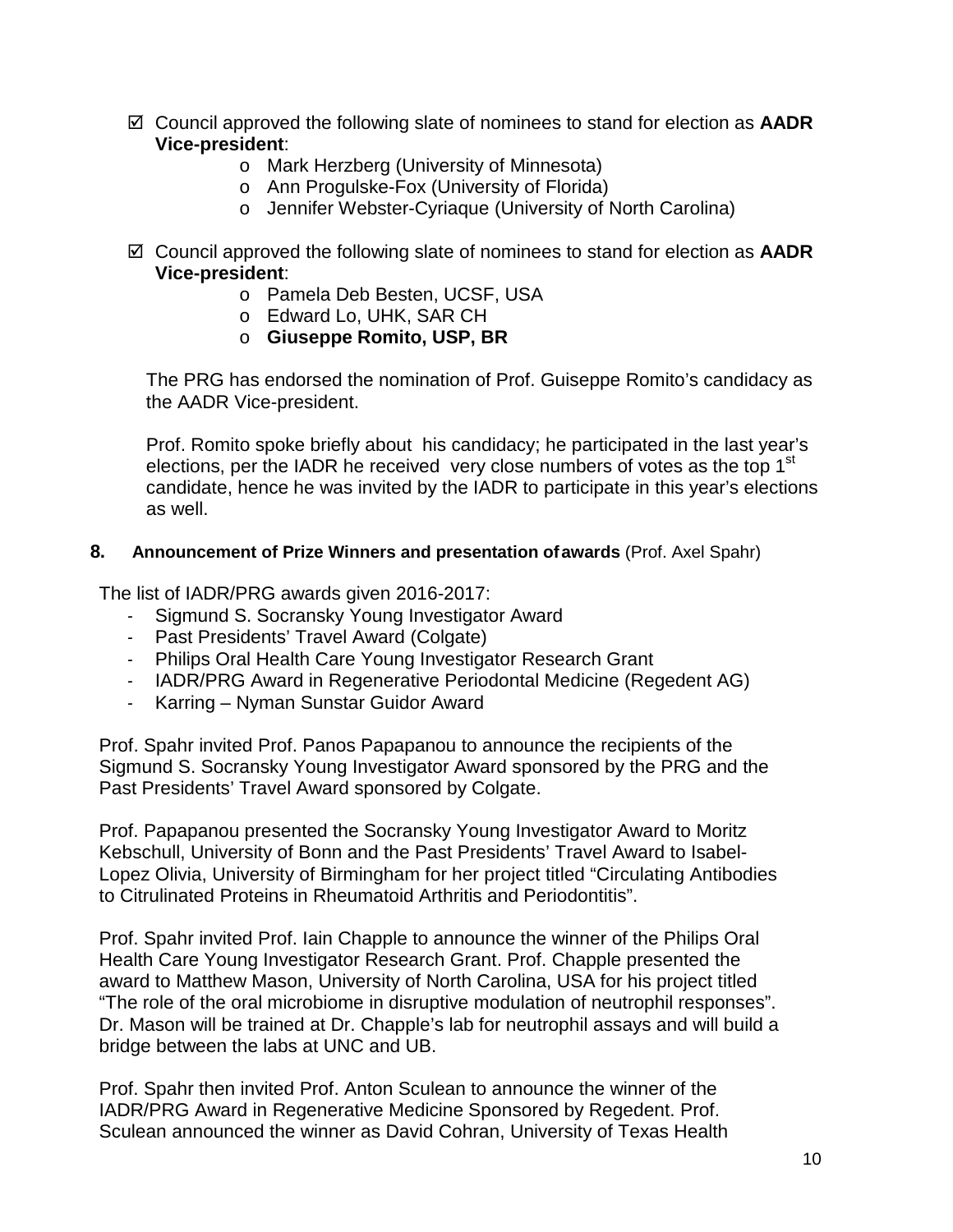Science Center at San Antonio, USA for his outstanding contribution if oral regenerative medicine. The award was going to be sent to Dr. Cochran, as he was not able to attend.

Prof. Andreas Stavropoulos announced the next award's (Karring-Nyman Sunstar Guidor Award) winner as Daniel R. Clark, University of San Francisco, USA for his project titled "Immunomodulation for enhanced bone regeneration". The award was presented to the winner by Dr. Stavropoulos and the Sponsor representative Marie Wilson.

Prof. Spahr thanked all the sponsors for their continuous and generous support for periodontal research.

**9. Announcement of the Results of Election of New Secretary** (Axel Spahr) The President, Prof. Spahr, announced the results of the vote for the new secretary. Ballots had been distributed in the ABM and members present were asked to indicate their first preference. These were collected, counted, and scrutinized by the Secretary, the President Elect, and the Immediate Past President.

The President announced that following the counting of all votes, Prof. Nagihan Bostanci from Karolinska Institute had been duly elected as the new secretary for 2017- 2018.

## **10. New President's Address** (Magda Feres)

The new President of the PRG, Prof. Feres, presented a recognition plaque to Prof. Axel Spahr and thanked him for all the work in the previous year, especially for establishing a new award in recognition of outstanding contributions in the treatment of periodontal diseases. She also thanked the PRG Board, the abstract reviewers and all presenters and sponsors for their support, and congratulated the award recipients and newly elected Secretary.

During her Presidential Address, Prof. Magda Feres, gave a uniting and engaging speech for all members. She specifically pointed out that she will be working on engaging all PRG members in PRG board decisions, ensuring sufficient advertisement of the awards among PRG members and changing the election process to be inclusive for all PRG members. She also quoted the PRG constitution on Secretary election for the Geographical rotation and announced that next year Asia/Pacific will nominate the New Secretary candidate. Prof. Feres also highlighted that PRG has a strong collaboration with Women in Science Network and recognized the efforts by Prof. Effie Ioannidou and Luciano Shaddox. She also recognized Prof. Flavia Teles' outstanding establishment for 1<sup>st</sup> Endowed AADR fellowship for Dr. Anne Haffajee. Finally, Prof. Feres acknowledged the PRG's own Dr. Giuseppe Romito's candidacy for IADR Vice-president and asked for support from all PRG members.

Lastly, Prof. Magda Feres invited all attendees for a drink and to mingle at the reception that traditionally follows the business meeting, which this year was a joint reception between PRG and WISN.